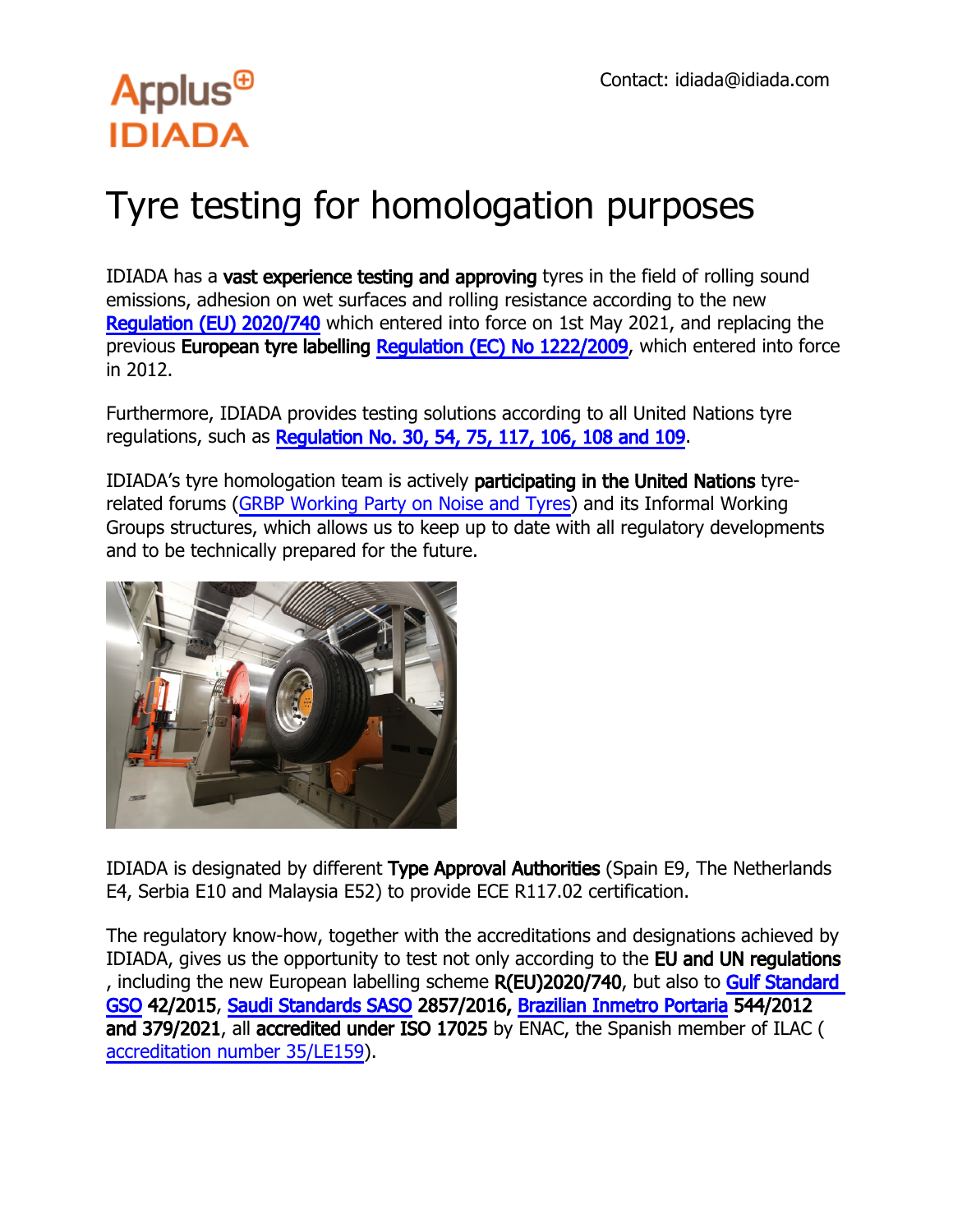#### Tyre testing in the field of rolling sound emissions for homologation purposes:

IDIADA proving ground complex includes five ISO 10844:2014 test tracks, fully approved to [perform Noise tests](http://www.applusidiada.com/global/es/what-we-do/service-sheet/circuito-de-pruebas?selectedtrack=2#testtrack) for C1, C2 and C3 tyres.

The tyre homologation department, thanks to its specialized technical staff, performs pass-by noise tests for a every single tyre size. The vehicles used for pass-by noise tests are specifically chosen and not shared with other kinds of tests in order to provide the most repeatable and comparable results.

IDIADA uses the highest quality equipment, such as state-of-the-art sound level meters and high precision GPS speed recording systems with optical triggers, capable of obtaining the most accurate results.

At IDIADA, we are aware the importance of timing in the tyre business. Thanks to our capabilities and our team's flexibility, we perform several noise tests per day, significantly reducing lead times.

#### Tyre testing in the field of wet grip for homologation purposes:

IDIADA mainly focuses on vehicle method testing to avoid any simulation and offer the most realistic results compared to real driving conditions. For this reason, we own a large fleet of vehicles, from small urban cars to big tractor trucks. All these vehicles work together with a large collection of wheels to test any tyre size available on the market.

Our in-house designed proving grounds, together with [favourable climatic conditions](http://meteo.idiada.com/index.html) at our headquarters in Spain allow us to test all-year-round.

IDIADA is currently taking part in the Informal Working Group on Wet Grip Performance for Tyres in a Worn State [\(IWG WGWT\)](http://wiki.unece.org/pages/viewpage.action?pageId=80380967). This involvement enables IDIADA to offer wet grip tests not only for new tyres, but also for worn tyres.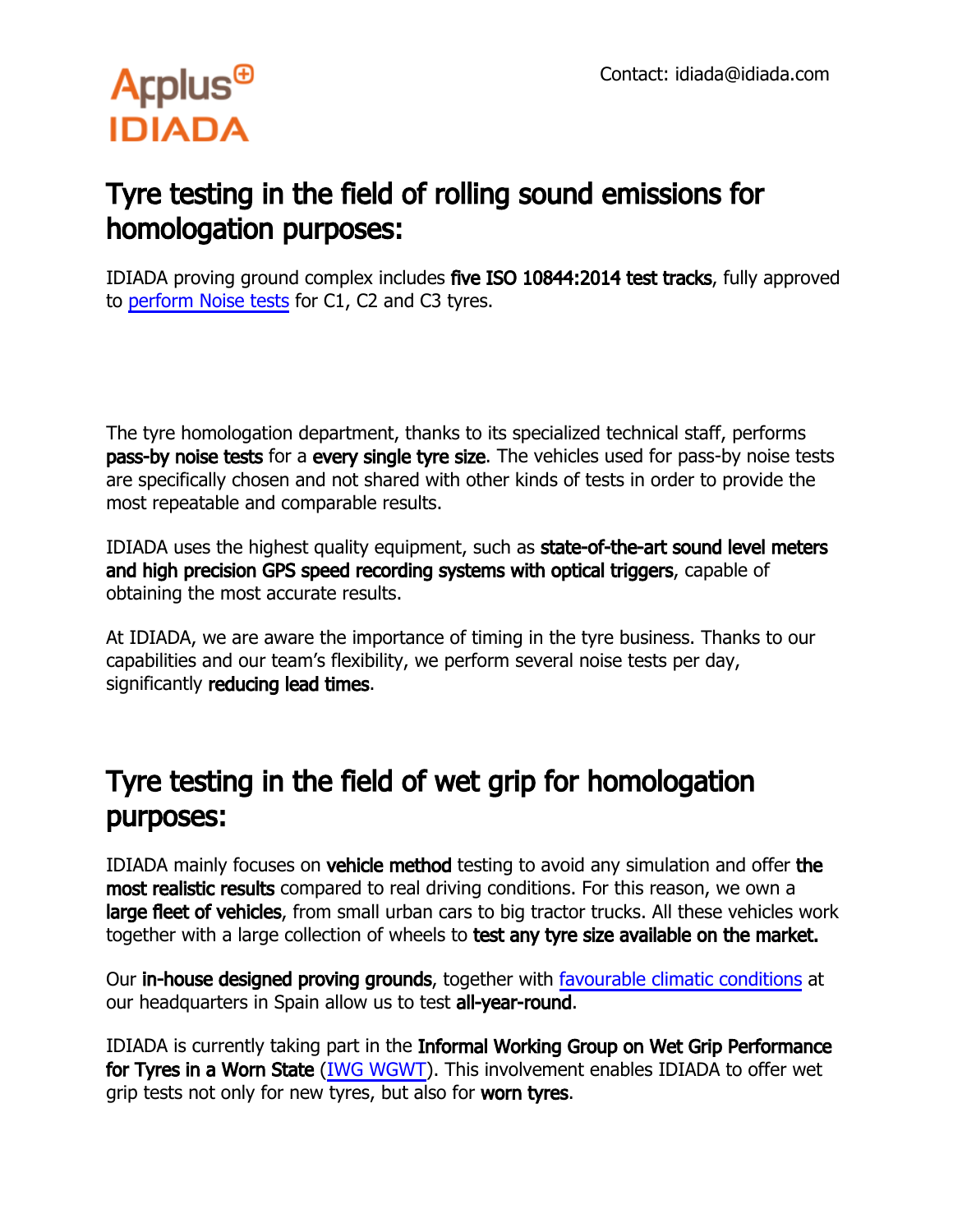### Tyre testing in the field of rolling resistance for homologation purposes:

IDIADA is one of the European Reference Laboratories inside the EGLA [\(the Expert](http://ec.europa.eu/info/energy-climate-change-environment/standards-tools-and-labels/products-labelling-rules-and-requirements/energy-label-and-ecodesign/energy-efficient-products/tyres_en)  [Group of Laboratory Alignment\)](http://ec.europa.eu/info/energy-climate-change-environment/standards-tools-and-labels/products-labelling-rules-and-requirements/energy-label-and-ecodesign/energy-efficient-products/tyres_en) and has full capability to provide alignment services to other laboratories, allowing them to perform their own labelling tests.

IDIADA tyre laboratory has three drum testing machines, enabling us to perform rolling resistance tests for **light and heavy vehicle tyres**. With this equipment, we can cover all the range of C1 and C2 tyres and testing C3 tyres with load indexes up to 180. Our laboratory has a sophisticated air conditioning system, which allows rolling resistance results to be obtained with a minimum temperature correction.

Following the ISO 28580:2018 requirements, IDIADA has a complete range of wheels to perform the tests, offering turnkey projects to clients where only the tyre to be tested is needed.

### Tyre testing for United States of America:

IDIADA offers the possibility to test tyres according to US Standards such as § 571.109, § 571.119 and § 571.139. Our load/speed machines can test tyres according to all testing procedures and the air conditioning system is capable of maintaining the high temperatures required.

Additionally, IDIADA owns specific bead unseating and tyre strength (plunger) machines to test all tyre classes.

#### Tyre testing according to load/speed regulations:

IDIADA performs all indoor tests required for tyre homologation. This also includes the tests according to the **load/speed regulations**, such as:

- Requiation No. 30 for tyres intended for passenger cars
- Regulation No. 54 for tyres intended for heavy vehicle tyres
- Regulation No. 75 for tyres whose use is intended for L-category vehicles
- Regulation No. 106 for tyres intended for agricultural machines